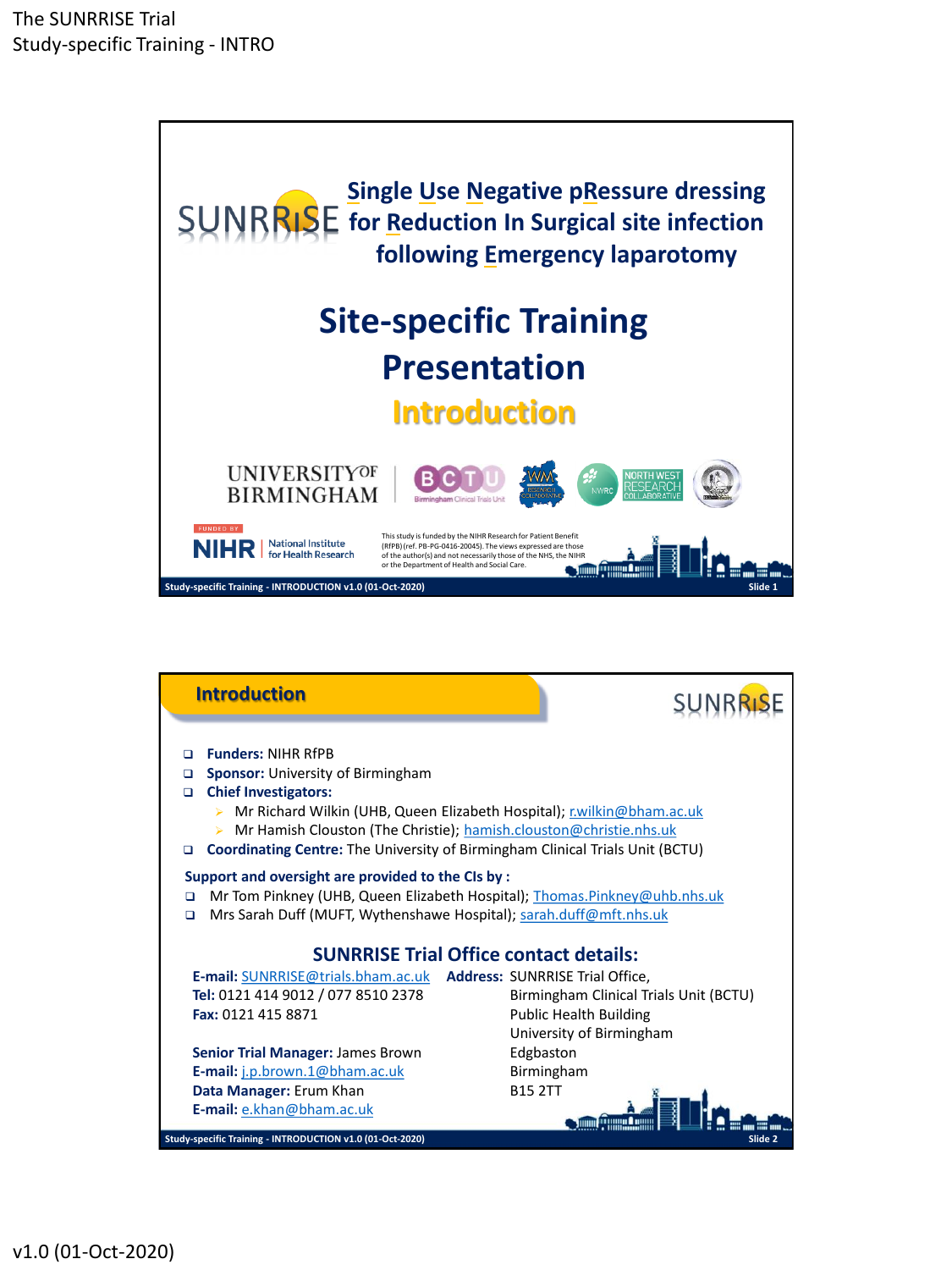

# **Site-specific Training objectives**

## **PART 1**

- □ Trial overview (background, rationale, trial design)
- Primary & secondary objectives & outcomes
- □ Patient eligibility (inclusion & exclusion criteria)
- □ Trial schema

### **PART 2**

- □ Participant identification and consent
- □ Randomisation procedures
- Intervention

## **PART 3**

- Trial activities, paperwork and CRFs including patient discontinuation
- Assessment schedule
- □ Source data

### **PART 4**

□ Safety reporting

## **PART 5**

Delegation of duties and training

**SUNRRISE** 

- Authorship policy and Associate PI scheme
- **PI** oversight
- □ Compliance, monitoring and audits

**Slide 4**

- □ Confidentiality
- Investigator site file
- $\Box$  Archiving

### **PART 6**

- **Elast SUNPD supplies**
- □ Other trial supplies

 $\left| \begin{array}{cc} \end{array} \right|$